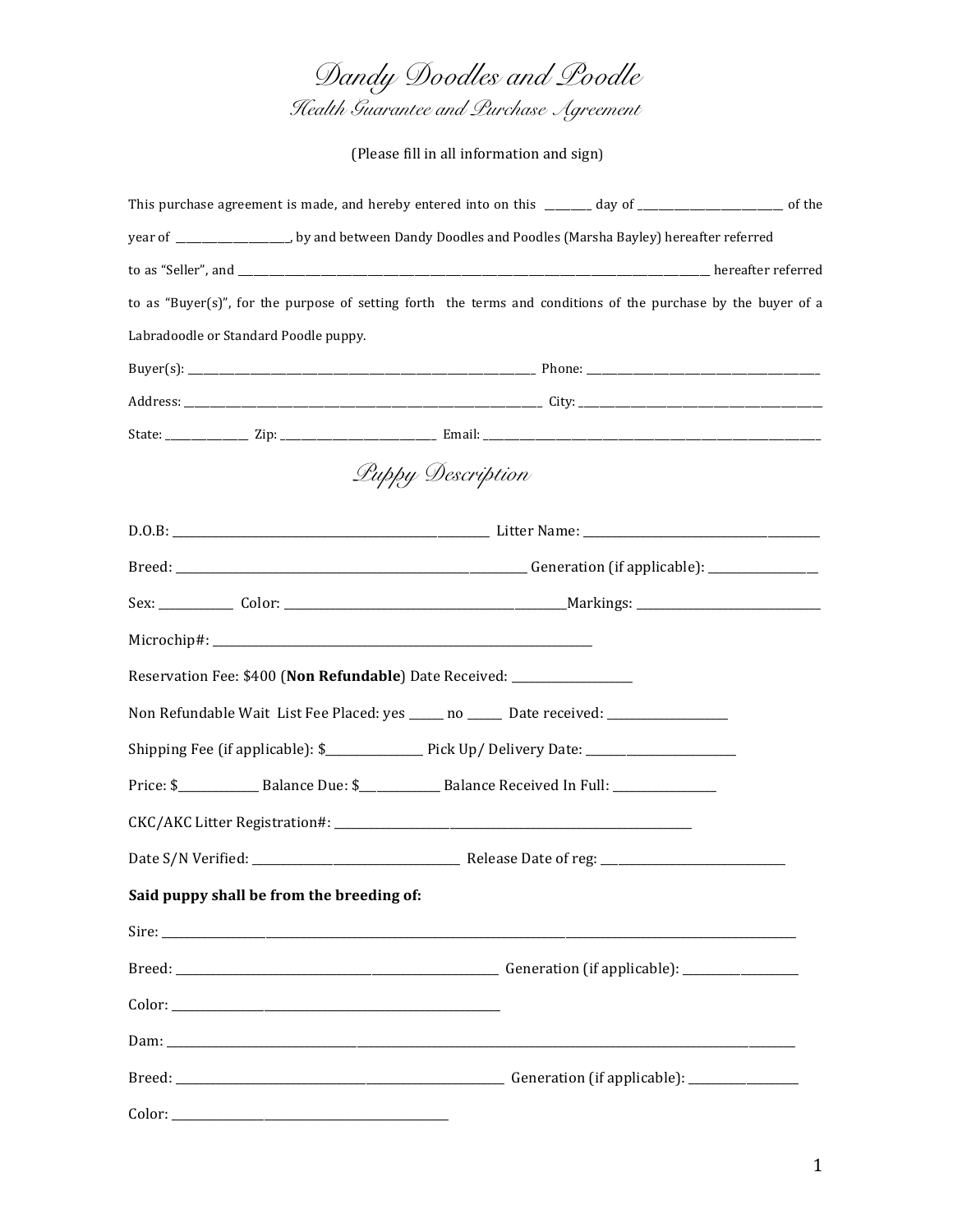*Dandy Doodles and Poodle Health Guarantee and Purchase Agreement*

# *36 Month Health Guarantee*

Dandy Doodles and Poodles guarantees this puppy from being affected from Degenerative Myelopathy (DM), Progressive Retinal Atrophy (PRA), Progressive Rod-Cone Degeneration (PRCD), Von Willebrand Disease Type II (VWDII), Exercise Induced Collapse (EIC) and Hip Dysplasia for 36 months after date of purchase. This guarantee does not include being a "carrier" for any of these diseases due to the fact that being a carrier does not affect the puppy's health in any way. Puppies that are carriers will not have symptoms of the disease or become sick. Buyer must have official written documentation from the OFA (Orthopedic Foundation of Animals) of bilateral dysplasia before a replacement puppy is granted for Hip Dysplasia and documented proof of a DNA genetic disease panel for the genetic disease being claimed. Seller does not require that the puppy be returned. Seller's policy allows buyer to a replacement of their choice of a puppy of the same sex, color and quality that Seller has currently available, or a puppy from a future litter at no cost. If the Buyer wants a replacement puppy that differs from the puppy being replaced, Buyer assumes responsibility to pay any additional fees connected with the replacement puppy. Shipping/ delivery fees are the Buyer's responsibility for the replacement puppy or if decided to send original puppy back to Seller for replacement. If a replacement puppy is being granted due to death of the original puppy, Buyer has to send back the body of the deceased puppy at Buyer's expense to be examined by Seller's vet in order to determine cause of death. If cause of death is found to be from neglect no replacement puppy will be granted and all communication will be ended. No replacement will be granted if diagnosis is inconclusive. If the Buyer chooses a replacement puppy of the opposite sex of the original puppy, and the Buyer chooses to keep the original puppy, the original puppy will have to be spayed or neutered before replacement puppy is granted. If the puppy is found to have Hip Dysplasia or DNA proven genetic disease, Seller will refund monetary value of up to half of the price of the puppy, if medical bills are incurred because of ailment during the 36 months of this guarantee. Vet records will be requested by Seller before any refund will be given in order to verify treatment.



#### This is a binding contract with the purpose to protect the Seller, the Buyer and the puppy.

This puppy is being purchased for the amount of  $\frac{1}{2}$  with a \$400 non-refundable reservation fee to hold the puppy until he/she is ready for pick up (If buyer was placed on our Reserve List and paid a fee of \$50 for this option, this payment will is also be non-refundable). This reservation fee will be applied to the price of the puppy and the remaining balance due will reflect the payment made. This puppy is to be paid for in full on or before the date the puppy is 6 weeks of age. Failure to pay the balance due on or before this date (unless otherwise specified) \_\_\_\_\_\_\_\_\_\_\_\_\_\_\_\_\_\_\_\_\_\_\_\_\_\_\_\_\_\_ Buyer loses option to purchase the puppy and the puppy will become available to sell to someone else and Buyer loses the reservation fee placed. Please be sure to allow up to 21 business days for payment to clear Seller's banking establishment if paying the balance electronically, cash is always best on day of pick up, we do not accept checks. ALL PAYPAL PAYMENTS ARE TO BE MADE THROUGH FRIENDS AND FAMILY, OTHERWISE A REFUND WILL BE DONE AND THE PAYMENT WILL HAVE TO BE **RESENT;** NO ACCEPTIONS. In the case that a specific puppy wanted is not produced, and the reservation fee was sent prior to birth, the reservation fee will be transferred to a future wait list and is non-refundable with no guarantee of placement on the wait list. This also does not guarantee any price increases that may occur for any future litters. Any and all reservation fees received after the birth of a litter are non-refundable and will be transferred to a future litter, with no guarantee of placement on waiting list or guarantee of same price expressed or implied. No exception unless otherwise specified. Buyer has up to 12 months after placing the reservation fee to choose a replacement puppy, whether only a reservation fee or full payment has been paid on a puppy if Buyer chooses to back out on a sale. Reimbursement of half of the price of the puppy will be granted to the buyer if buyer chooses to return the puppy within only one week (7 days) of taking the puppy home. If the buyer chooses to return the puppy after the one-week time limit is up, there will be no reimbursement and the puppy will be rehomed. If the returned puppy has to be rehomed at a discounted price due to age or any other reason,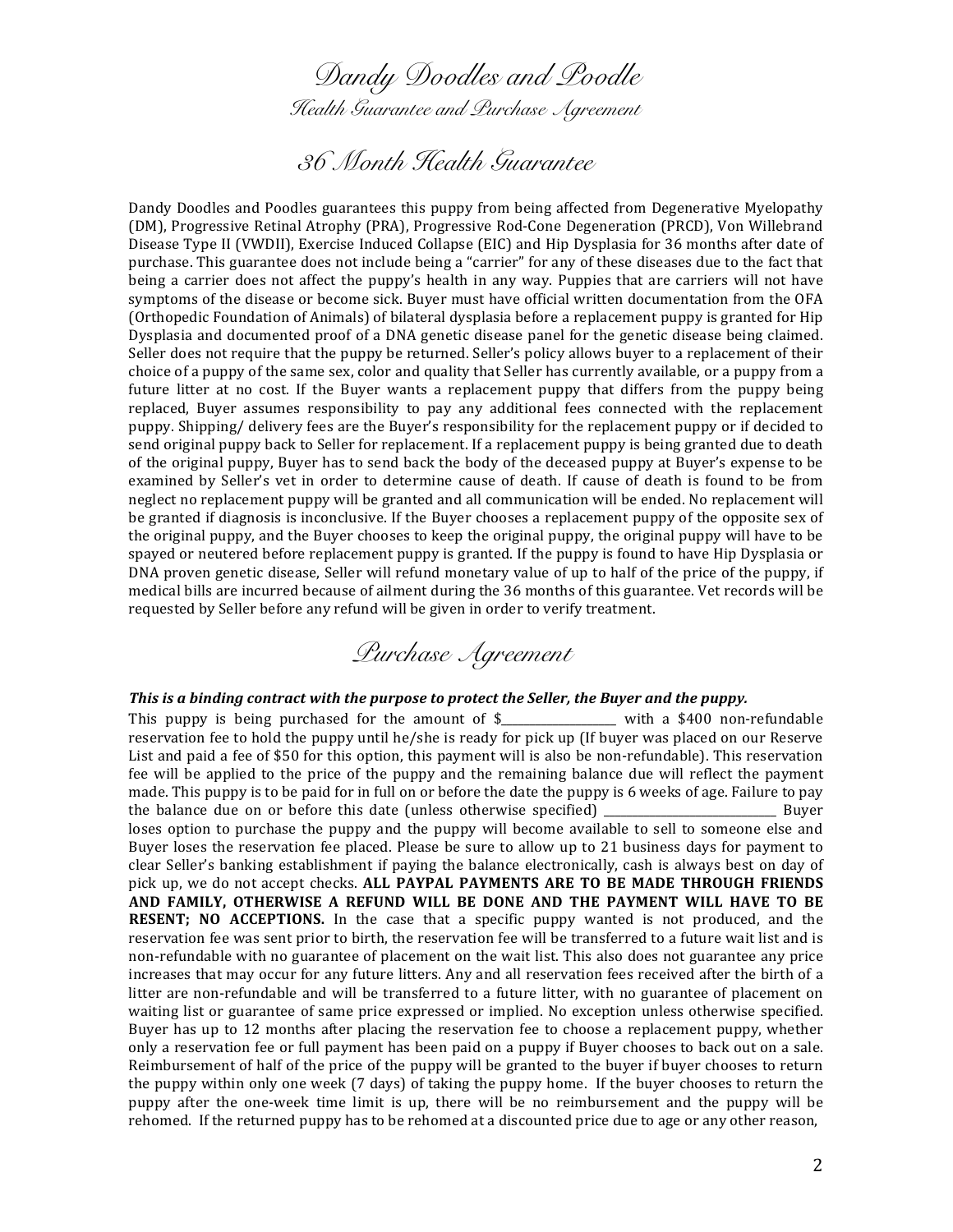*Dandy Doodles and Poodle Health Guarantee and Purchase Agreement*

the reservation fee amount will be deducted from the amount and the Buyer will be refunded the remaining balance.

INITAILS

Dandy Doodles and Poodles reserves the right to have first and second pick from any litter that may show a puppy or puppies with potential for our future breeding program. If the puppy(s) we have chosen end up not to being up to our standards for breeding, we will offer the puppy(s) for sale. At that time the puppy(s) will be available to purchase. If there are no puppies of interest for our future breeding program, the first person that has been placed on our reserve list (with paid reservation fee) will be moved to the top of the list and so forth.

INITALS

Seller gives no guarantee in regards to size, disposition/ temperament, texture/ length of coat, shedding, umbilical hernias, retained testicles, remaining dew claws (not done on our Labradoodle puppies), improper bite, nor does Seller guarantee this puppy to be clear of intestinal worms, Coccidiosis or Giardia, as these are quite common in puppies (especially in the South). Giardia and Coccidiosis can happen due to the stress a puppy experiences when changing living environments and/or food. Seller states that this puppy has received at least one puppy vaccination at 7 weeks of age and has been dewormed at 2,4,6 and 8+ weeks of age. Seller also states that Coccidia and Giardia prevention has been used in order to help prevent the puppy from having an active case of the protozoa with the use of Toltrazuril 5% at 4,6, and 8 weeks of age and a five day course of Fenbendazole 10% for Giardia at 6 and 8 weeks of age.

At Dandy Doodles and Poodles we vaccinate our puppies at the age of 7 weeks old and deworm biweekly from 2 weeks of age until they go home with their new families. Our vaccination protocol is in three (3) week intervals. **UNDER NO CIRCUMSTANCES** when purchasing a puppy from Dandy Doodles and Poodles will your puppy need a vaccination at 8 weeks of age. We require the Buyer to take this puppy to their veterinarian within 72 hours of leaving our property for a wellness puppy check. **NO VACCINATIONS** will be needed at that time. Over vaccinating a puppy can cause health risk and/or death. Dandy Doodles and Poodles, and anyone affiliated with Dandy Doodles and Poodles IS NOT and will not be responsible for any complications caused from over vaccinating. No puppy replacement or refund will be granted. Buyer will be made fully aware of vaccination schedule at the time of pick up and will be made aware of when the next series of vaccinations are due. If the puppy is given a repeat vaccination at the puppy wellness check, it will void out any health guarantees.

INITIALS

The Seller **requires** that the Buyer take this puppy to a veterinarian within the first 72 hours of leaving the Seller's property. If upon examination the veterinarian finds that this puppy is not in good health, the Buyer must notify the Seller within 24 hours. The Seller reserves the right to a second veterinarian opinion of the Seller's choosing at the expense of the Seller. The Buyer shall return this puppy to the Seller with all of the veterinarian documentations for a replacement puppy. If a replacement puppy of the same sex, color and quality is not available, the Buyer will have a reserved place from a future litter. Buyer has seven (7) days after taking this puppy home to provide Seller with a copy of the report, to verify that the puppy has been seen by a veterinarian. The document can be emailed to **sadandydoodles@gmail.com.** Failure in doing so will void out a replacement puppy due to illness. The Seller has no obligation to reimburse to Buyer for any costs incurred, ie., medical etc.

INITIALS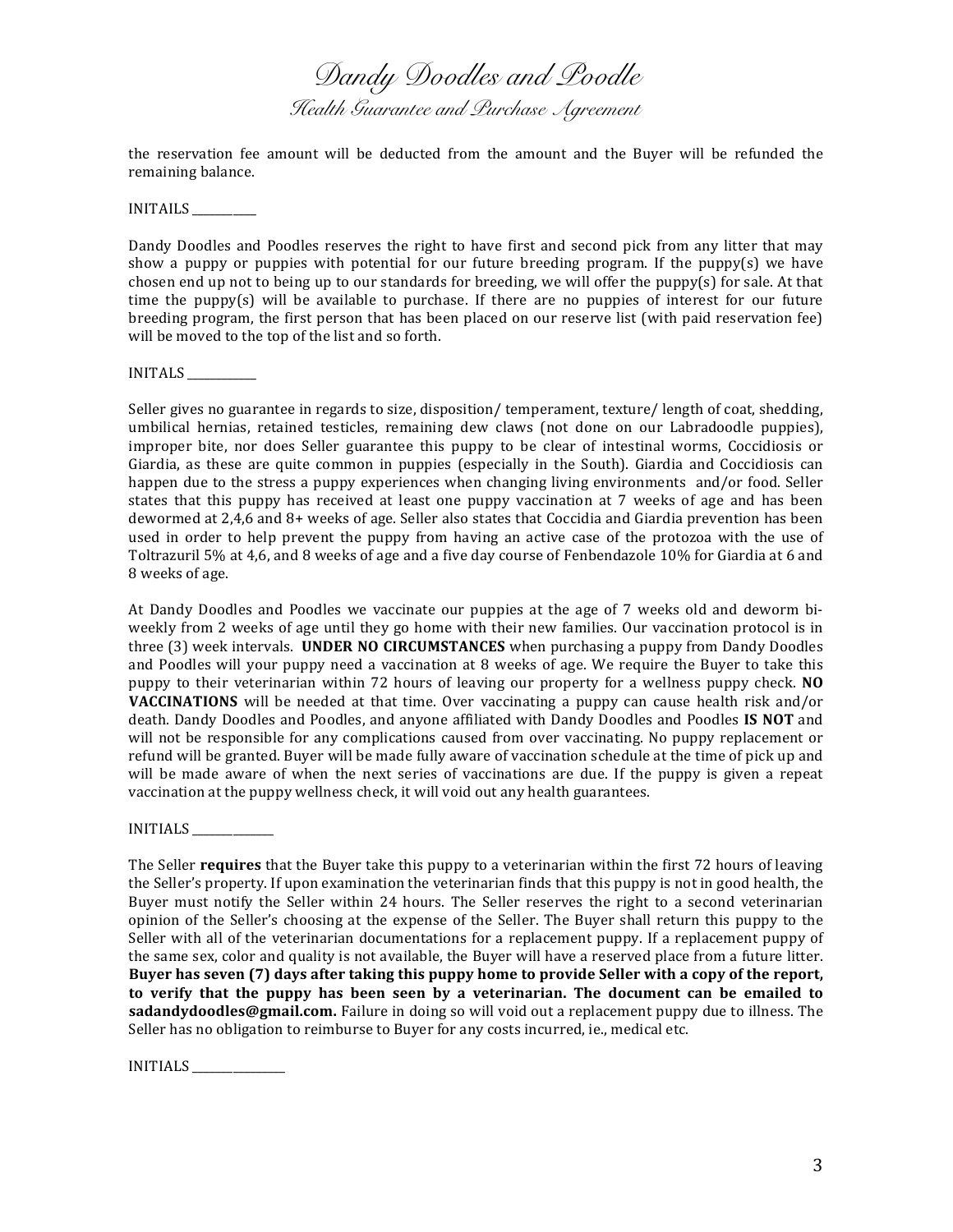*Dandy Doodles and Poodle Health Guarantee and Purchase Agreement*

Seller is not responsible in any way for any accident or injury of this puppy once it leaves the Seller's premises.

INITIALS

At anytime during the purchasing process Seller deems the Buyer to be an unfit match for this puppy, Seller has the right to void the sale and return the reservation fee to the buyer, at Seller's discretion. If this puppy has to be sold at a reduced price in order to place with a new family, that amount will be taken out of the reservation fee received, as well as any other expenses incurred by the Seller (i.e. re homing discount, advertising, food, vet care, etc.) Seller agrees to refund the reservation fee once the puppy has been placed in a new home, unless the cost of re-homing exceeds the amount of the reservation fee, in which case no money will be refunded to Buyer.

INITIALS \_\_\_\_\_\_\_\_\_\_\_\_\_\_\_\_\_\_

The Seller guarantees that this puppy is in good health and has received appropriate medical inoculations (vaccines) and care including Parvo inoculations and deworming. Seller will provide Buyer with medical records detailing treatment the puppy has received under the Seller's care, and future care the Seller feels is essential to the puppy's well-being. Seller also provides a 36 month health guarantee against any debilitating congenital defects. This puppy has been vaccinated for ParvoVirus, Canine Distemper, AdenoVirus Type 2 and Parainfluenza at the age of 7 weeks old and **WILL NOT** need to be vaccinated again until the age of 10 weeks (or 3 weeks after last vaccination). Seller has also dewormed this puppy bi-weekly for intestinal worms from 2 weeks of age up to date of pick up. **UNDER NO CIRCUMSTANCES** when purchasing a puppy from Dandy Doodles and Poodles will a puppy need a vaccination done at 8 weeks of age. If this puppy is vaccinated before the next vaccination due date, all guarantees for health will be void.

INITIALS

The Buyer agrees to maintain preventative health care of this puppy including, but not limited to: inoculations, internal and external parasite prevention and monthly heartworm preventative medication as recommended by a veterinarian.

INITIALS \_\_\_\_\_\_\_\_\_\_\_

The Buyer agrees to have this puppy spayed or neutered between by 18 months of age. The Buyer also affirms that this puppy is being purchased as a "pet" only and not intended for breeding purposes. If this puppy is used to produce a litter, Seller will be entitled to be compensated for breach of contract in the sum of \$1000.00 per puppy born. This puppy is being purchased with CKC (Continental Kennel Club) registration. It is agreed by the Buyer that paperwork to register puppy in their name will be released once spay or neuter verification has been sent to Seller. Buyer agrees to supply proof of the spaying or neutering of this puppy and the proof must be submitted on veterinarian letter head, be dated and signed and contain the phone number of the veterinarian that performed the procedure. Due to the dramatic increase of Hip Dysplasia in early spay/ neutered dogs, if the puppy is altered before the age of 12 months the Hip Dysplasia portion of the 36 month health guarantee will be void.

\*\*\***NOTE**\*\*\*

Females can go into season (heat) as early as 4-6 months of age and males can produce a litter as young as 6 months of age. It is the responsibility of the Buyer to not allow this puppy to breed or to be bred to. An "accidental" breeding is no excuse and will be dealt with accordingly as stated in this purchase agreement. Buyer agrees to keep sexually mature dogs from breeding and having offspring.

INITIALS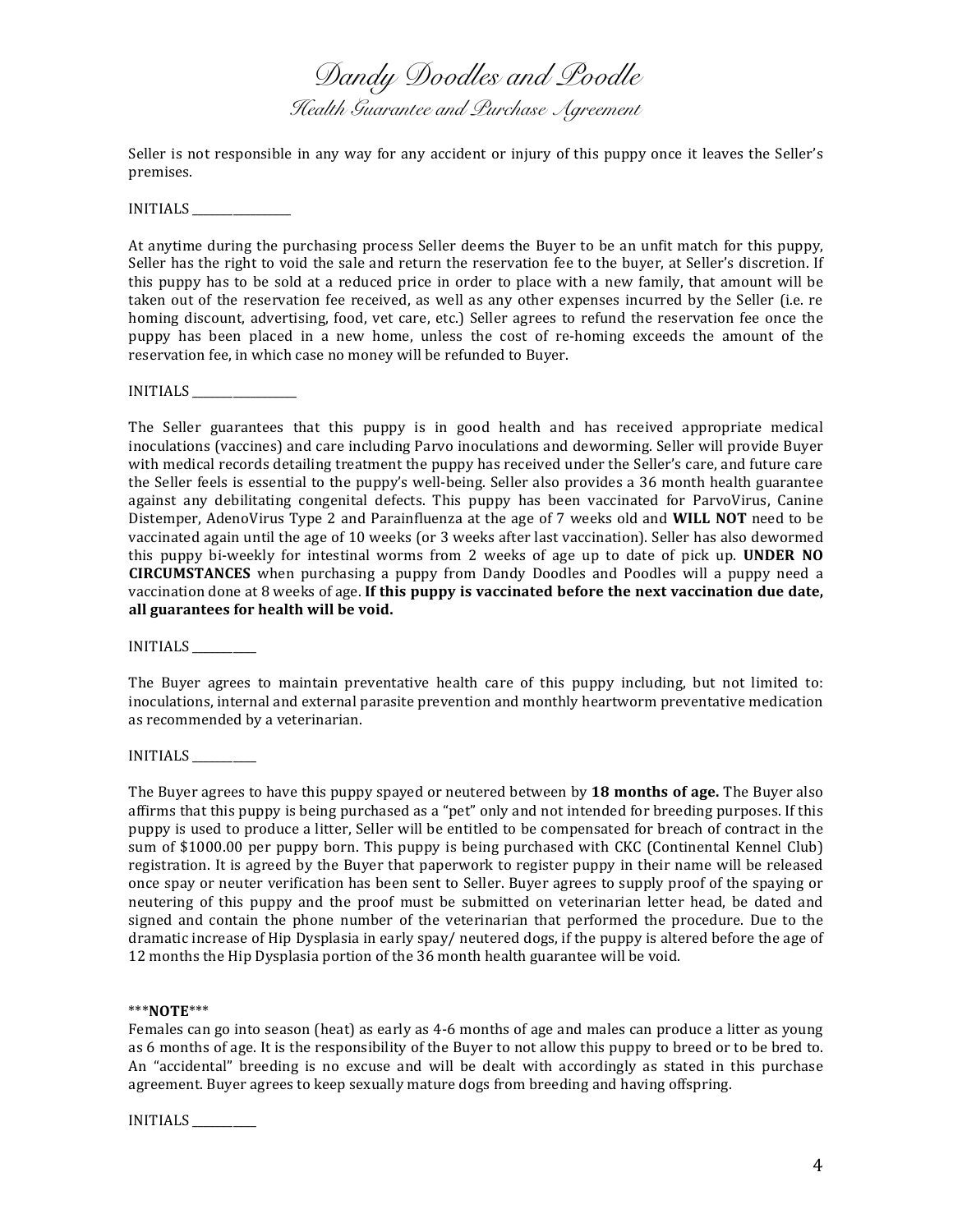*Dandy Doodles and Poodle Health Guarantee and Purchase Agreement*

The Buyer agrees to maintain preventative care of this puppy in regards to Hip Dysplasia such as proper nutrition using a **HIGH QUALITY PREMIUM PUPPY/DOG FOOD**, proper age appropriate exercise, preventing stress injuries (i.e. not allowing this puppy to jump from heights taller than itself at the shoulder, using stairs in excess, preventing them from walking on slippery floors, too long of walks " to tire them out" etc.) and keeping the puppy at a healthy body condition score for the entirety of the dog's life. Low impact exercise and limited usage of steps/ stairs and jumping until at least 8 months of **age** is recommended for the health of the hips. Also Seller recommends the usage of area rugs to prevent slipping on smooth floors such as tiles, wood flooring or linoleum.

### INITIALS

The Buyer agrees that this puppy is NOT to be LEFT SOLELY IN A BACKYARD OR KENNEL. And will be allowed to spend substantial quality time in the home with family members. This puppy is sold with the understanding that it is to go to carefully selected parties and the Buyer **AVOWS** that this puppy shall become a member of the family (this is to assure proper development and maintenance of the temperament for which the animal was bred). This puppy is to not be kept outside for any length of time by which could be harmful to the puppy's health. This puppy is not to be kept outside in extreme heat (above 70 degrees  $F$ ) or extreme cold (below 50 degrees  $F$ ) for long periods of time. This puppy is being purchased as a home companion above anything else and will be kept indoors unless put outside for exercise or allowing it to relieve itself. If any of the above preventative care of requirements have not been provided, all health guarantees will be rendered void and the possible repossession of the puppy/ dog with no compensation to the Buyer will be granted.

## INITIALS

The Buyer agrees that under **NO CIRCUMSTANCES** should this puppy be surrendered to an animal shelter or rescue. If the Buyer should ever be in a situation where the puppy cannot be kept, and a suitable home cannot be found, the Seller asks that the Buyer contact them for help. If necessary, the Seller will gladly provide a loving home for the puppy until it can be placed with a forever family. Buyer agrees that Seller is unable to take a puppy back due to the high risk of coming in contact with viruses and diseases until it has been seen by a veterinarian and has had an exam with a minimum of a ParvoVirus test done. Verification of testing and results will need to be provided to Seller prior to bringing the puppy back. All vet fees are the responsibility of the Buyer and will have to be paid in full prior to bringing the puppy back to Seller. If the Buyer does not take the puppy to their veterinarian to have the requested testing done prior to bringing the puppy back to the Seller, the Seller will take the puppy to their veterinarian and charge the Buyer accordingly. Although Seller will not reimburse the Buyer for the purchase price, reservation fee or shipping cost of the puppy, Seller guarantees that the puppy will be placed into a loving home. PLEASE CONTACT SELLER BEFORE DECIDING TO RE-HOME. Re-homing should be a last resort decision as it is very disruptive for the puppy as well as the family doing the re-homing. If for some reason this puppy is re-homed the Buyer will provide updated contact information to the Seller. No reimbursement will be granted to the Buyer past the seven-day  $(7 \text{ days})$ period of leaving Seller's property, if the puppy is being returned because the Buyer has changed their

mind and decided the puppy is no longer wanted. If the Buyer is returning the puppy because life threatening medical reasons was found with the puppy, Seller will refund up to half of original price once the puppy has been rehomed. Reduction in price to rehome the puppy, vet care such as: a thorough vet check up upon return of puppy if not done prior to return,(which includes a parvovirus test, coccidia test, giardia test, and an exam), vaccinations, and non-refundable reservation fee, is non reimbursable; non-refundable,.

INITIALS \_\_\_\_\_\_\_\_\_\_